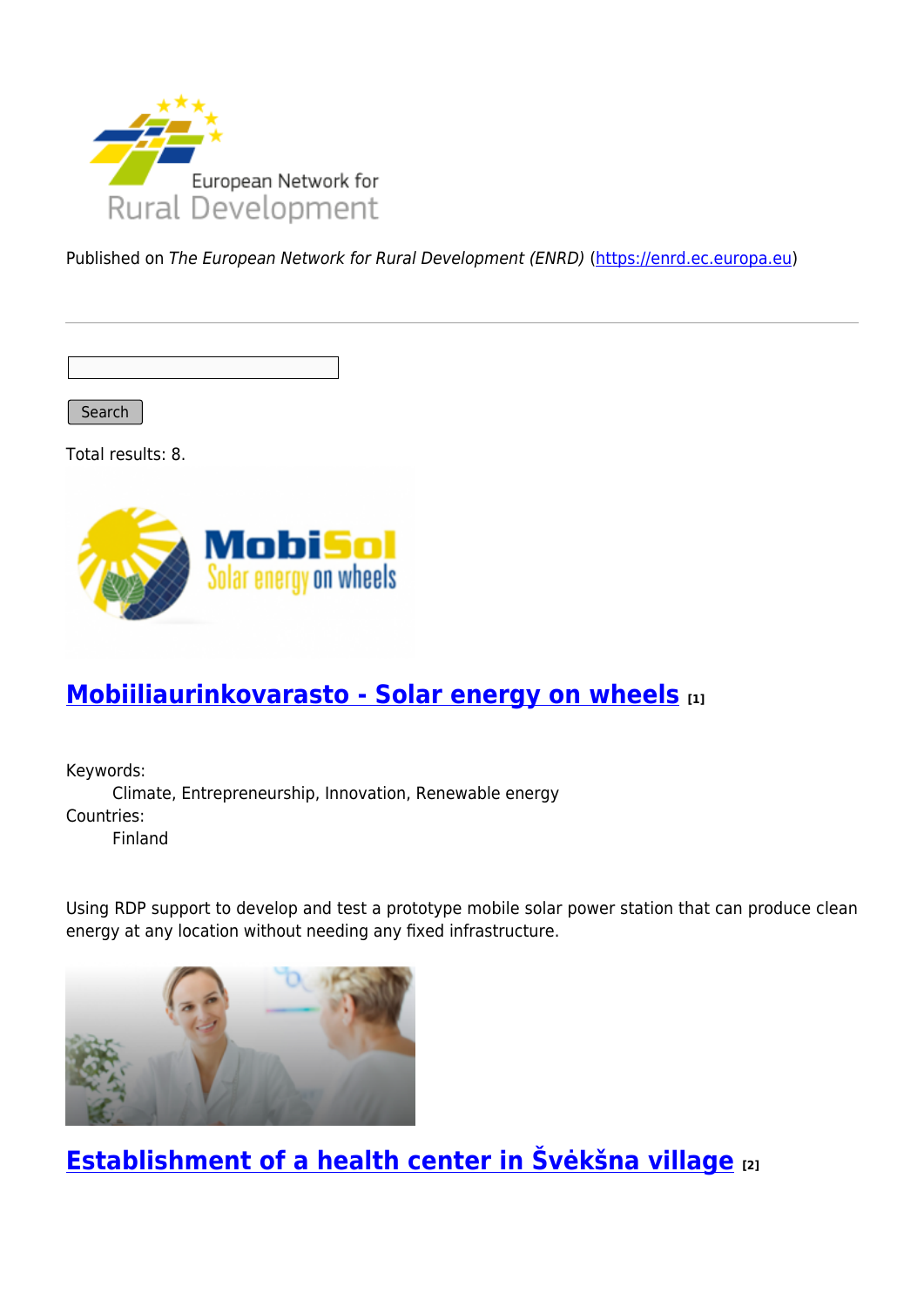#### Keywords: Entrepreneurship, Healthcare, Rural services Countries: Lithuania

A project used Rural Development Programme (RDP) funding to ensure easy access to medical and aftercare services for rural residents.



# **[Aurimas Macnorius – Supporting a young entrepreneur](https://enrd.ec.europa.eu/projects-practice/aurimas-macnorius-supporting-young-entrepreneur_en) [3]**

Keywords:

Demography, Diversification, Entrepreneurship, Job creation, Rural business Countries:

Lithuania

RDP support helped a young entrepreneur to acquire the necessary equipment in order to start his own wood construction business in an area of high unemployment.



### **[Purchasing a stone cutting machine](https://enrd.ec.europa.eu/projects-practice/purchasing-stone-cutting-machine_en) [4]**

Keywords: Competitiveness, Job creation, LEADER/CLLD, Rural business Countries: Estonia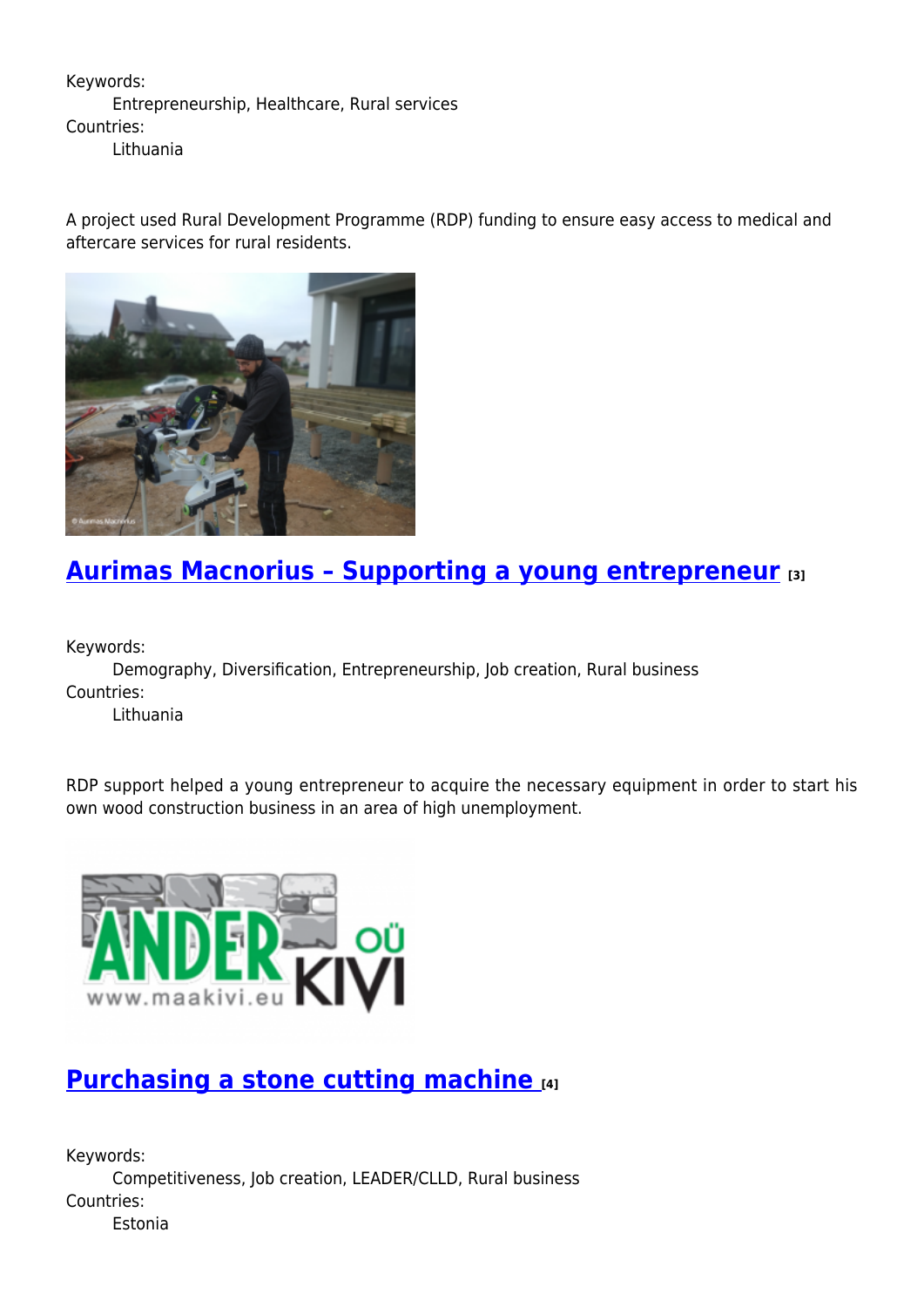A small rural business used RDP support to purchase new stone-cutting equipment in order to expand its range of products.



### **[A feasibility study to upscale a biocomposite production line](https://enrd.ec.europa.eu/projects-practice/feasibility-study-upscale-biocomposite-production-line_en) [5]**

Keywords:

Bioeconomy, Entrepreneurship, Innovation, Job creation, Rural business Countries: Finland

A start-up business in Finland used RDP financing to carry out a feasibility study which helped lower the risks in upscaling their production capacity of biocomposites.



## **[Developing mushroom production in Finland's forests](https://enrd.ec.europa.eu/projects-practice/developing-mushroom-production-finlands-forests_en) [6]**

Keywords: Agriculture, Bioeconomy, Cooperation, Innovation, Rural SMEs Countries: Finland

The Finnish Natural Resources Institute used EAFRD funding to develop the production of mushrooms for food and medicine to give forest owners an alternative income source.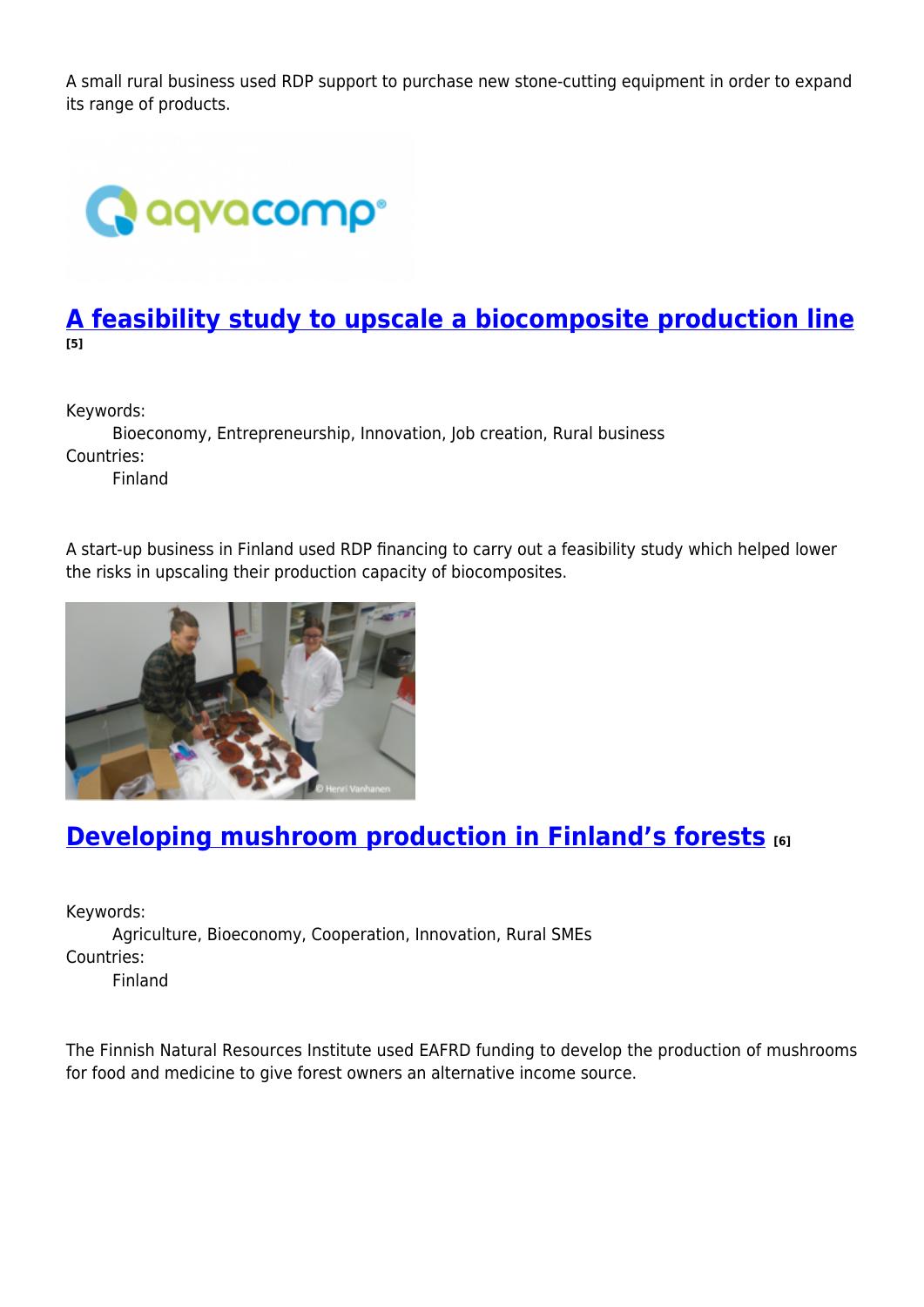

# **[GreenCareLab - A support network for nature-based](https://enrd.ec.europa.eu/projects-practice/greencarelab-support-network-nature-based-businesses_en) [businesses](https://enrd.ec.europa.eu/projects-practice/greencarelab-support-network-nature-based-businesses_en) [7]**

Keywords:

Advisory services, Bioeconomy, Cooperation, Rural SMEs, Social inclusion Countries:

Finland

A Finnish NGO used EAFRD funds to develop a network of nature-based service providers and activities to support their development such as study trips and work groups.



### **[Laastu farm - Generating solar power on a strawberry farm](https://enrd.ec.europa.eu/projects-practice/laastu-farm-generating-solar-power-strawberry-farm_en) [8]**

Keywords: Agriculture, Job creation, Renewable energy Countries: Estonia

A family-owned strawberry farm in Estonia used EAFRD funding to develop the generation of solar power, enabling the farm to expand and increasing their profits.

**Source URL:**

https://enrd.ec.europa.eu/projects-practice/\_en?amp%3Bproject\_keywords\_filter=19753&amp%3Bamp%3Bproject\_cou